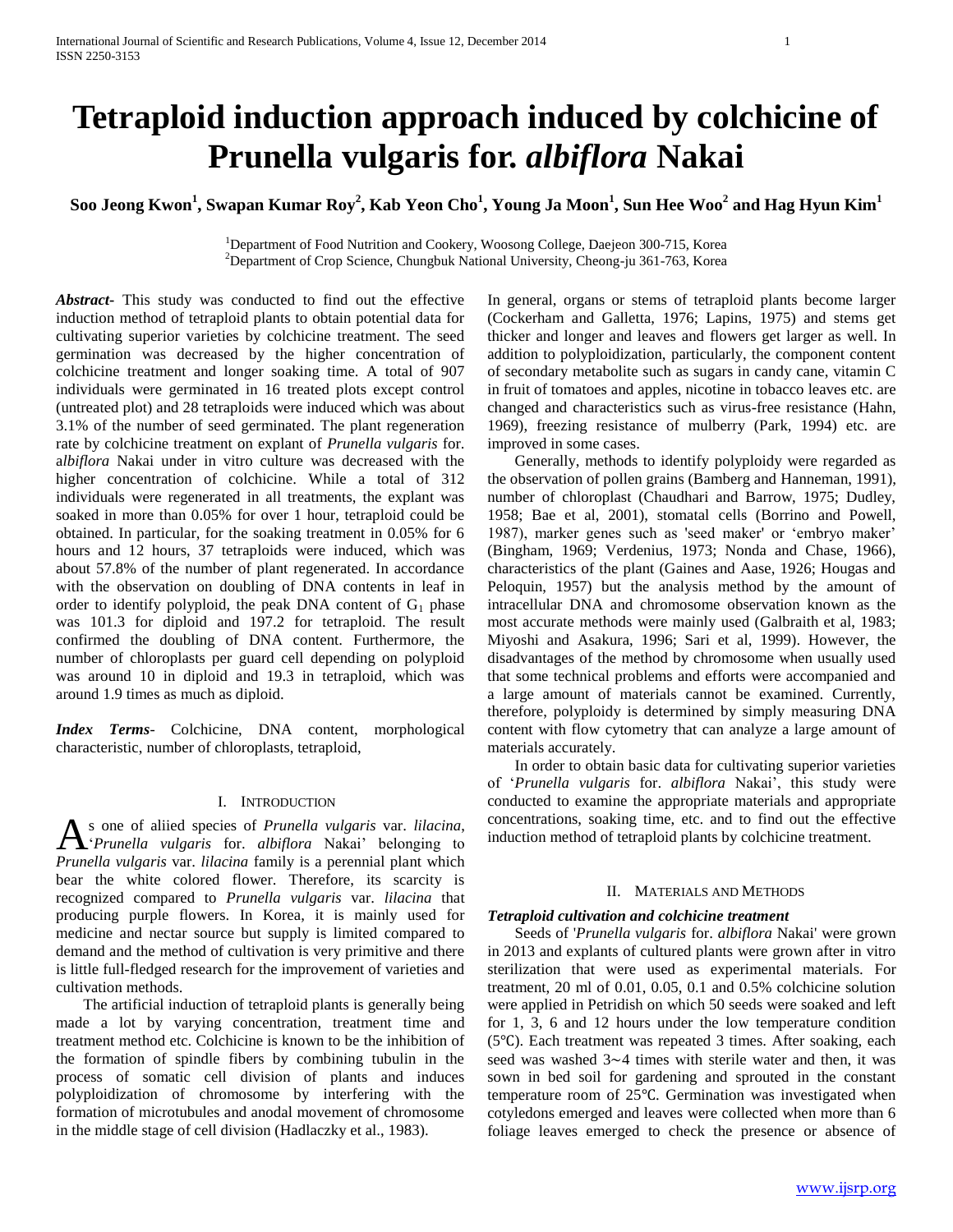polyploidy. Also, in order to treat explants of cultured plants, 40 ml of 0.01, 0.05 and 0.1% colchicine solution was put in a beaker of 10 ml and then the nodes of '*Prunella vulgaris* for. *albiflora* Nakai' were cut to a length of about 1cm and soaked for 1, 6 and 12 hours. After soaking, each explant was washed with sterile water 3∼4 times and then 5 explants were placed in MS medium and each treatment was repeated 9 times. Culture was made at  $25±1°C$  and illuminated for 16 hours by luminosity of 40  $\mu$ mol.m<sup>-2</sup>.s<sup>-1</sup>.

### *DNA content analysis using cytometry*

 The plant leaf of each treatment plot was cut to a size of about  $0.5 \times 0.5$  cm and then, HR-A solution (Patec Inc., Germany) was added and then the tissue was crushed to extract DNA. HR-B solution (Patec, Germany) was added to this solution for staining and then, doubling of DNA content was checked by using Flow cytometry (Patec PA-1, Germany) and polyploidy was determined through this result.

### *Investigation of the number of chloroplasts in guard cells*

 In order to observe chloroplasts, it was stained by separating the back side of leaves collected in the middle part of the plant to cut the back side epidermis and then, immersed it in iodinepotassium solution  $(1\%(w/v))$  iodine,  $2\%(w/v)$  potassium iodide) for 2∼3 hours and stained back side epidermis was examined through a microscope. To count the number of chloroplasts in guard cells, 30 cells were investigated in leaves of three objects per repetition and then the average was calculated.

#### III. RESULTS AND DISCUSSION

#### *Seed soaking treatment of colchicine*

 Seed germination rate and polyploid induction rate were investigated by different concentration and soaking duration of colchicine in *Prunella vulgaris* for. *albiflora* Nakai seeds and the results were shown in Table 1. The germination rate of seeds were tended to decrease when the higher the concentration of colchicine and the longer the soaking duration. In particular, in the case of 12-hour soaking treatment, the germination rate was found to be significantly suppressed to the range of 6-14.7% in the concentration plot of more than 0.05%. Total 907 individuals showed 37.8% of germination rate that were germinated in 16 colchicine treated plots except for control (untreated plot). In order to check polyploidy, GAIN value of flow cytometry was fixed to 520.0 and then the DNA content of leaves was investigated. The result revealed that DNA content peak of  $G_1$ phase was doubled to 101.3 in diploid (control plot), 197.2 in tetraploid.  $M_1$  plants of tetraploid in which DNA content was observed doubled and as a result, 28 tetraploid plants with 3.1% content could be obtained (Fig 1).

 In order to increase the efficiency of tetraploid induction, seeds were treated with colchicine. Results showed that the induction efficiency of tetraploid plants could be observed higher in the longer duration of soaking time compare to soaking concentration. Also, when colchicine was treated for 6 hours or 12 hours regardless of the high and low concentrations of colchicine, there were differences in the tetraploid induction efficiency but tetraploid plants were inducted in all concentration plots. In particular, 5 and 7 tetraploid plants were obtained when

treated for 6 hours at concentrations of 1% and 0.05, respectively, showing the highest induction of tetraploid plants. From the above results, colchicine concentrations (ranges from 0.05∼1%) and treatment duration 6 hours were considered to be suitable concentration and soaking time of colchicine seed treatment for tetraploid plant induction of Prunella vulgaris for. albiflora Nakai. *Prunella vulgaris* for. *albiflora* Nakai identified as tetraploid was transplanted in pots filled with bed soil for gardening and cultivated for 2 months and then, the growth of the aerial part was investigated. The results are shown in Table 2 and Fig 2. It was prevailed that the plant length of tetraploid plants was longer about 1.3 cm than that of diploid plants while the leaf length of diploid plants was longer. There were no differences in leaf width and petiole length between diploid and tetraploid plants while leaf number of tetraploid was found to be more by about 4 leaves (Table 2). Generally, in the case of tetraploid plants, stems are known to get thicker and leaves and flowers are also larger due to the expansion of organs or tissues (Cockerham & Galletta, 1976; Kim *et al*., 2003) but *Prunella vulgaris* for. *albiflora* Nakai showed no significant difference except for significantly long plant length and leaf length. These results are considered to result from morphological differences in the early stage of growth.

 Looking at the morphological characteristics of tetraploid plants shown after colchicine treatment, several forms of tetraploid plants could be observed such as small or large plants compared to diploid plants. In particular, a lot of egg-shaped tetraploid objects could be seen compared to diploid with lanceolate leaves. In addition, diploid plants have the soft and thin leaf tissue and leaf color is also green while tetraploid plants showed the characteristics of thicker mesophyll tissue and dark green leaf color compared to diploid plants (Fig 2). The number of chloroplasts of guard cells of diploid and tetraploid of *Prunella vulgaris* for. *albiflora* Nakai is shown in Fig 3. As for the number of chloroplasts per guard cell, diploid plants have 10 chloroplasts and tetraploid plants 19.3 and tetraploid was found to have about two times more chloroplasts than diploid. These results were very similar to the results that the number of chloroplasts in guard cells according to polyploidy of potatoes significantly increases, 12.2 in haploid, 18.4 in triploid and 20.2 in tetraploid as polyploidy is increased (Cho et al., 1994) and even for tobacco, the number of chloroplasts in guard cells also increases as polyploidy increases (Bae et al., 2001).

#### *In vitro cultured explant soaking treatment of colchicine*

 The effects of soaking treatment concentration and time duration of colchicine on polyploid induction of *Prunella vulgaris* for. *albiflora* Nakai explants being cultured in vitro and plant regeneration are shown in Table 3 and Fig 4. 405 explants of *Prunella vulgaris* for. *albiflora* Nakai were treated with colchicine and as a result, 312 individuals were regenerated at all concentrations, showing 77.0% of regeneration rate and the number of regenerated plants showed a tendency of lowering at the high concentration of colchicine and the longer period of time. In order to check polyploidy, the DNA content of regenerated 312 individuals was investigated after fixing GAIN value of flow cytometry to 490.0 and as a result, DNA content peak of G1 phase was found to be 100.4 in diploid and 201.1 in tetraploid, showing that DNA content is doubled (Fig 4). The DNA content of regenerated 312 individuals was analyzed and as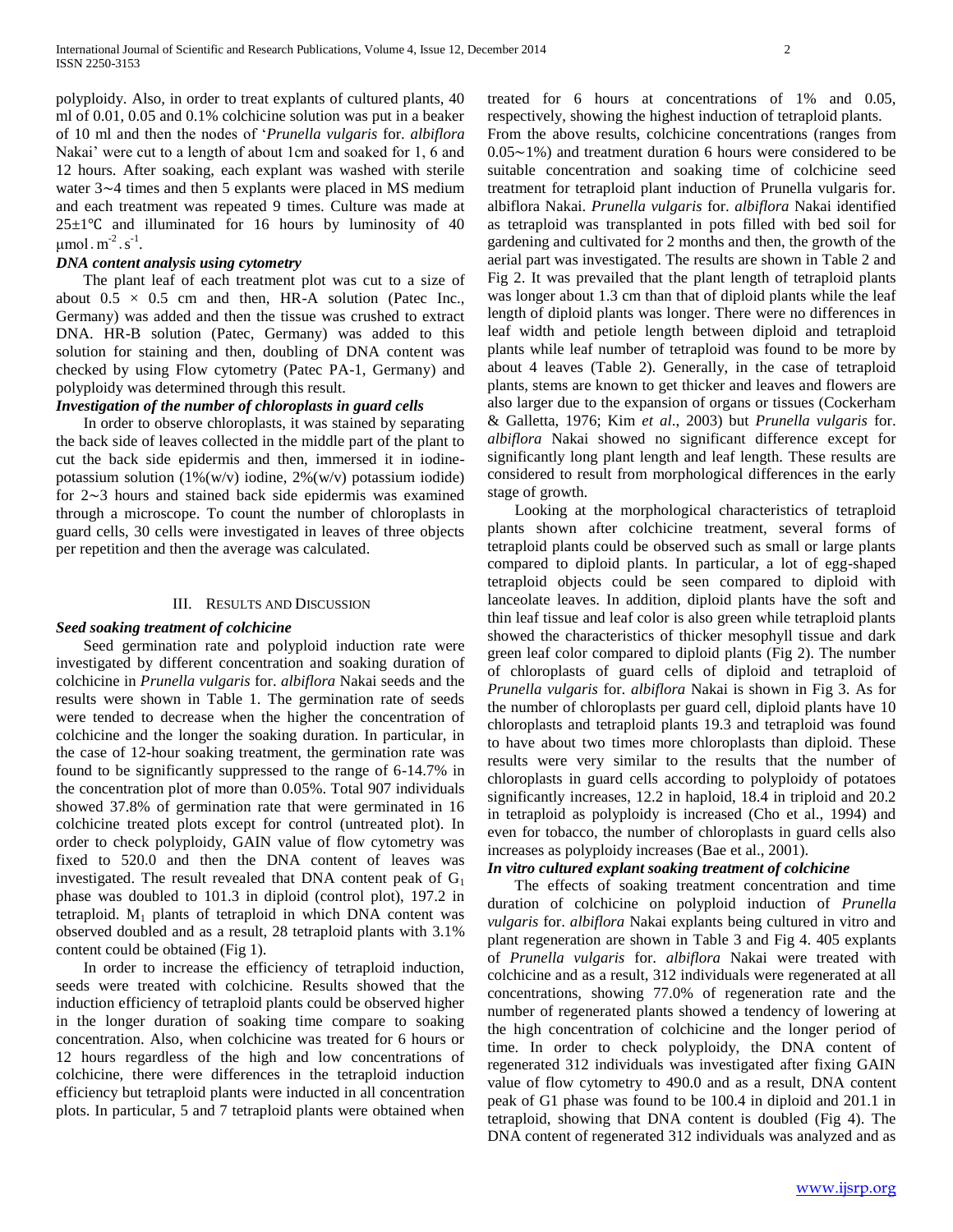a result, tetraploid plants were obtained from a total of 68 objects, showing the high induction rate of 21.8%. Tetraploid plants were inducted in all treatment plots except for colchicine 0.01% at 1 hour soaking treatment plot. However, in the case of plots treated for 6 and 12 hours at the concentration of 0.05%, and the inducted 18, 19 tetraploid plants showed the highest results respectively. These results were very similar to the results that the tetraploid plants induction using in vitro culture of *Hypericum perforatum*, the highest induction rate was shown when immersed with colchicine 0.05% for 12 hours (Kwon *et al*., 2013).

 The above results showed that induction of tetraploid plants using in vitro culture was found to be about 7.0 times higher than the tetraploid induction rate of 3.1% obtained during seed treatment. So, it is more effective to treat colchicine in explants of in vitro culture showing vigorous cell division than directly treat it in seeds and may be used as a way of efficient induction of tetraploid plants. The characteristics of tetraploid plants after colchicine treatment observed that leaf area gets wider and the form of the petiole gets thicker and shorter compared to diploid. It was observed that diploid carried the weak and thin leaf tissue and leaves were also light green while tetraploid plants showed the characteristics of thicker mesophyll tissue than diploid and leaf color of dark green (Fig 5).

### IV. CONCLUSION

 The efficiency of tetraploid induction depends on the duration of colchicine treatment. The more duration of colchicine treatment, the more efficacies will be observed. Morphological and physiological alterations were observed after colchicine treatment such as egg-shaped tetraploid objects, thick mesophyll tissue. The number of chloroplasts in gurd cells was increased as doubled in tetraploid plants compare to diploid plants. The results revealed that the induction rate of invitro cultured tetraploid plants showed higher than the seed treatment method. However, further investigation will be required to find out the induction methods more specifically and precisely.

#### **REFERENCES**

- [1] Bae, C.H., Y.H. Lee, D.C. Yang, K.S. Min, H.I. Kim, and H.Y. Lee. 2001. Changes of chloroplast number per guard cell pairs of leaves by ploidy level in Nicotiana tabacum L. cv. BY-4. Korean J. Plant Tissue Culture. 28(4): 179-184.
- [2] Bamberg J.B. and R.E. Hanneman Jr. 1991. Rapid ploid screening of tuberbearing Solanum(potato) species through pollen diameter measurement. Am. Potato J. 68:279-285.
- [3] Bingham E.T. 1969. Haploids from cultivated alfalfa Medicago sativa L. Nature 221:865-866.
- [4] Borrino E.M. and W. Powell. 1987. Stomatal guard cell length as an indicator of ploid in microspore derived plants of barley. Genome 30:158- 160.
- [5] Chaudhari H.K. and J.R. Barrow. 1975. Identification of cotton haploids by stomatal chloroplast-count technique. Crop Sci. 15:760-763.
- [6] Cho, H.M., H.Y. Kim, and I.J. Mok. 1994. Stomatal cell characters as an Indicator for Haploid Indentification from progeny plants derived by 4xX2x interspecific crosses in potatoes. Korean J. Breed. 26(1): 66-73.
- [7] Cockerham, L.E. and G.J. Galletta. 1976. A survey of pollen characteristics in certain Vaccinium species. J. Amer. Soc. Hort. Sci. 101:671-676.
- [8] Dudley J.W.1958. Number of chloroplasts in guard cells of inbred lines of tetraploid and diploid sugar beets. Agron. J. 50(3):169-170.
- [9] Gaines E.F. and H.C. Aase. 1926. A haploid wheat plant. Amer. J. Bot. 12:373-385.
- [10] Galbraith D.W., K.R. Harkins, J.M. Maddox, N.M. Ayres, D.P. Sharma and E. Firoozabady. 1983. A rapid flow cytometric analysis of the cell cycle in intact plant tissues. Science 220:1049-1051.
- [11] Hadlaczky G., G. Bistrary, T. Parznovszky and D. Dudits. 1983. Mass isolation of plant chromosomes and nuclei. Planta. 157:278-385.
- [12] Hahn, S.G. 1969. Studies on the Tetraploid Radish(Raphanus Sativus L.) Induced by Colchicine. Ⅰ. On the Resistance to Virus Diseases. J. Kor. Soc. Hort. Sci. 5:48-56.
- [13] Hougas, R.W. and S.J. Peloquin. 1957. A haploid plant of the potato variety Katahdin. Nature 180:1209-1210.
- [14] Kim, I.H., H.H. Kim, E.Y. Hong, J.S. Yoon, J.K. Hwang, and C.H. Lee. 2003. Breeding of tetraploid in Platycodon grandiflorum (Jacq.) A. DC. by colchicine treatment. Korean J. Plant Res. 6:188-194.
- [15] Kwon, S.J., K.Y. Cho, and H.H. Kim. 2013. A Tetraploid Induction in Hypericum patulum Thunberg by Colchicine Soaking Treatment. Korean J. Plant Res. 26:284-288.
- [16] Lapins, K.O. 1975. Polyploidy and mutations induced in apricot by colchicine treatment Can. J. Genet. Cytol. 17:591-599.
- [17] Miyoshi K.and N. Asakura. 1996. Callus induction, regeneration of haploid plants and chromosome doubling in ovule cultures of pot gerbera(Gevera jamesonii). Plant Cell Rep. 16:1-5.
- [18] Nonda D.K. and S.S. Chase. 1966. An embryo marker for detecting monoploid of maize(Zea mays L.). Crop Sci. 6:213-215.
- [19] Park, K.J. 1994 Cold-hardiness Tetraploid Induced by Colchicine Treatment in Mulberry Seedings(Morus alba L. Yongchonppong/Kaeryangppong). Kor. J. Seric. Sci. 36:1-7.
- [20] Sari N., K. Abak and M. Pitrat. 1999. Comparison of ploid level screening methods in watermelon: Citrullus lanatus(Thunb.) Matsum. and Nakai. Sci. Hort. 82:265-277.
- [21] Verdenius J. 1973. Selection from Solanum tuberosum group Phureja of genotypes combining high-frequency haploid induction with homozygosity for embryo-spot. Euphytica. 22:244-259.

#### AUTHORS

**First Author-**Soo Jeong Kwon, MS, Department of Food Nutrition and Cookery, Woosong College, Daejeon 300-715, Korea, Email: **kwonsj1220@naver.com** 

**Second Author**-Swapan Kumar Roy, MS, Department of Crop Science, Chungbuk National University, Cheong-ju 361-763, Korea, Email: [swapankhulna@gmail.com](mailto:swapankhulna@gmail.com)

**Third Author-**Kab Yeon Cho, PhD, Department of Food Nutrition and Cookery, Woosong College, Daejeon 300-715, Korea, Email: kycho@wsi.ac.kr

**Fourth Author** -Young Ja Moon, PhD, Department of Food Nutrition and Cookery, Woosong College, Daejeon 300-715, Korea, Email: yjmoon@wsi.ac.kr

**Fifth Author**- Sun Hee Woo, PhD, Department of Crop Science, Chungbuk National University, Cheong-ju 361-763, Korea, Email: [shwoo@chungbuk.ac.kr](mailto:shwoo@chungbuk.ac.kr)

**Corresponding Author**- Hag Hyun Kim, PhD, Department of Food Nutrition and Cookery, Woosong College, Daejeon 300- 715, Korea, Email: hkyushu@hanmail.net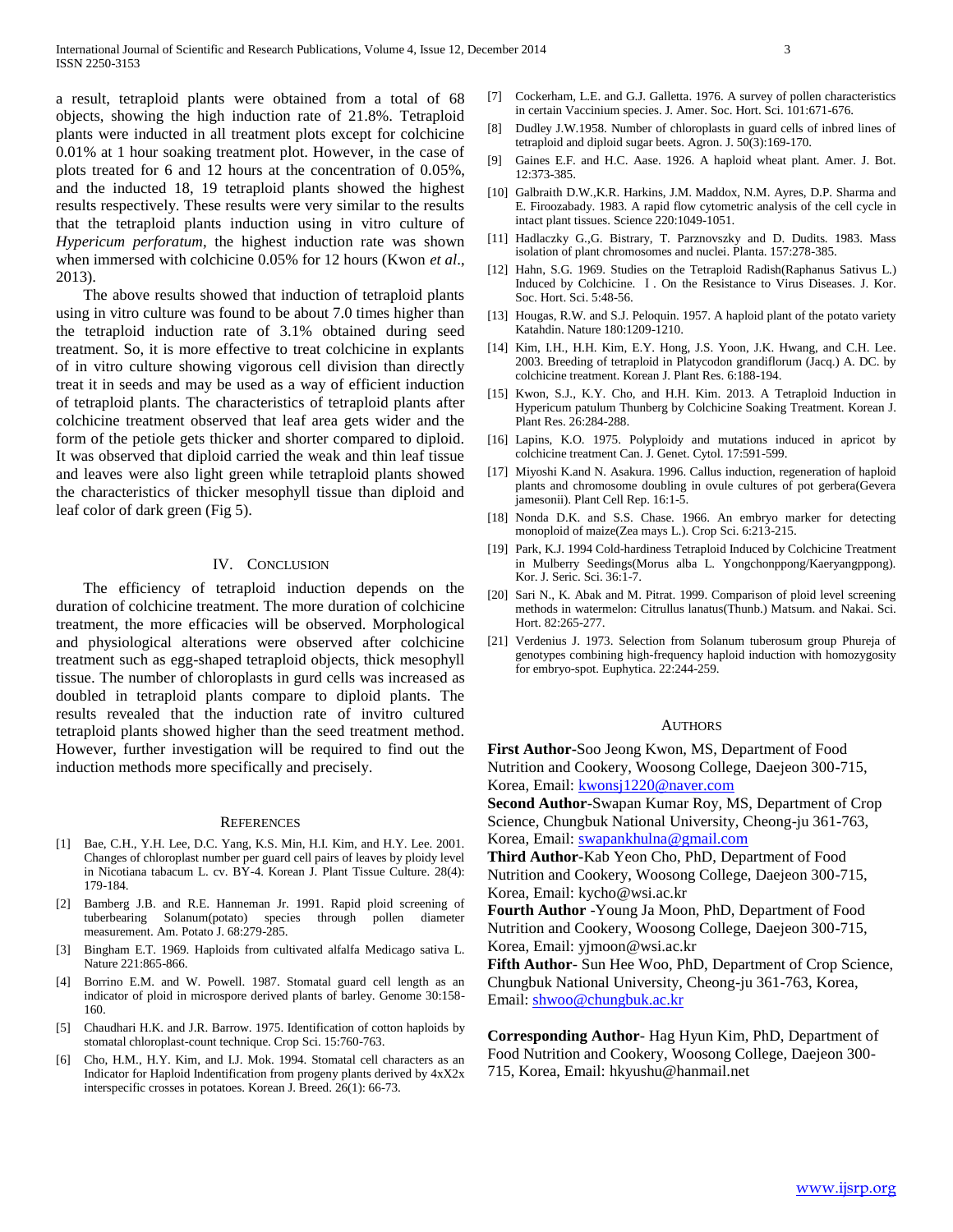| Conc.<br>$(\%)$ | Soaking time(hrs) | No. of seeds treated | $% \left( \left( \mathcal{A},\mathcal{A}\right) \right) =\left( \mathcal{A},\mathcal{A}\right)$ of<br>No.<br>seeds<br>germinated | % of germination | No. of tetraploids |
|-----------------|-------------------|----------------------|----------------------------------------------------------------------------------------------------------------------------------|------------------|--------------------|
| Control         |                   | 50                   | 43.6                                                                                                                             | $87.3a^z$        |                    |
| $0.01\,$        |                   | 50                   | 35                                                                                                                               | $70.0ab$         |                    |
| $0.05\,$        |                   | 50                   | 30.3                                                                                                                             | 60.7bc           |                    |
| 0.1             | $\mathbf{1}$      | 50                   | $28\,$                                                                                                                           | 56.0bcd          |                    |
| $0.5\,$         |                   | 50                   | 20.3                                                                                                                             | 40.7def          | 1                  |
| $0.01\,$        |                   | 50                   | $31.6\,$                                                                                                                         | 63.3bc           |                    |
| $0.05\,$        |                   | 50                   | 26.6                                                                                                                             | 53.3bcd          |                    |
| 0.1             | $\overline{3}$    | 50                   | 20.6                                                                                                                             | 41.3def          | $\boldsymbol{2}$   |
| $0.5\,$         |                   | 50                   | 15.6                                                                                                                             | 31.3efg          | $\overline{c}$     |
| $0.01\,$        |                   | 50                   | 23.3                                                                                                                             | 46.7cde          | $\mathbf{1}$       |
| 0.05            |                   | 50                   | 19.6                                                                                                                             | 39.3def          | 7                  |
| 0.1             | 6                 | 50                   | 11.6                                                                                                                             | $23.3$ fgh       | 5                  |
| $0.5\,$         |                   | 50                   | 9.3                                                                                                                              | 18.7gh           | $\boldsymbol{2}$   |
| $0.01\,$        |                   | 50                   | 15                                                                                                                               | 30.0efg          | 3                  |
| 0.05            | $12\,$            | 50                   | 7.3                                                                                                                              | 14.7gh           | $\boldsymbol{2}$   |
| 0.1             |                   | 50                   | 4.6                                                                                                                              | 9.3h             | $\overline{c}$     |
| 0.5             |                   | 50                   | 3                                                                                                                                | $6.0h$           | 1                  |

| Table 1. Effect of colchicine on chromosome doubling and germination in Prunella vulgaris for. albiflora Nakai. |  |  |
|-----------------------------------------------------------------------------------------------------------------|--|--|
|-----------------------------------------------------------------------------------------------------------------|--|--|

<sup>z</sup>Mean separation within columns by Duncan's multiple range test ( $p=0.05$ ).

# **Table 2. Comparison of growth characteristics in diploid and tetraploid of** *Prunella vulgaris* **for.** *albiflora* **Nakai.**

| Ploidy     | Plant height<br>(cm) | Leaf length<br>(cm) | Leaf width<br>(cm) | No. of<br>leaves | Petiole length<br>(cm) |
|------------|----------------------|---------------------|--------------------|------------------|------------------------|
| Diploid    | $3.0 \pm 0.4 b^2$    | $3.1 \pm 0.2a$      | $2.2+0.2a$         | $13.5 \pm 1.0$ b | $2.7 \pm 0.1$ b        |
| Tetraploid | $4.3 \pm 0.6a$       | $2.3 \pm 0.3 b$     | $2.2 \pm 0.3a$     | $17.3 \pm 1.3a$  | $2.7 \pm 0.5 b$        |

<sup>z</sup>Mean separation within columns by Duncan's multiple range test (p=0.05).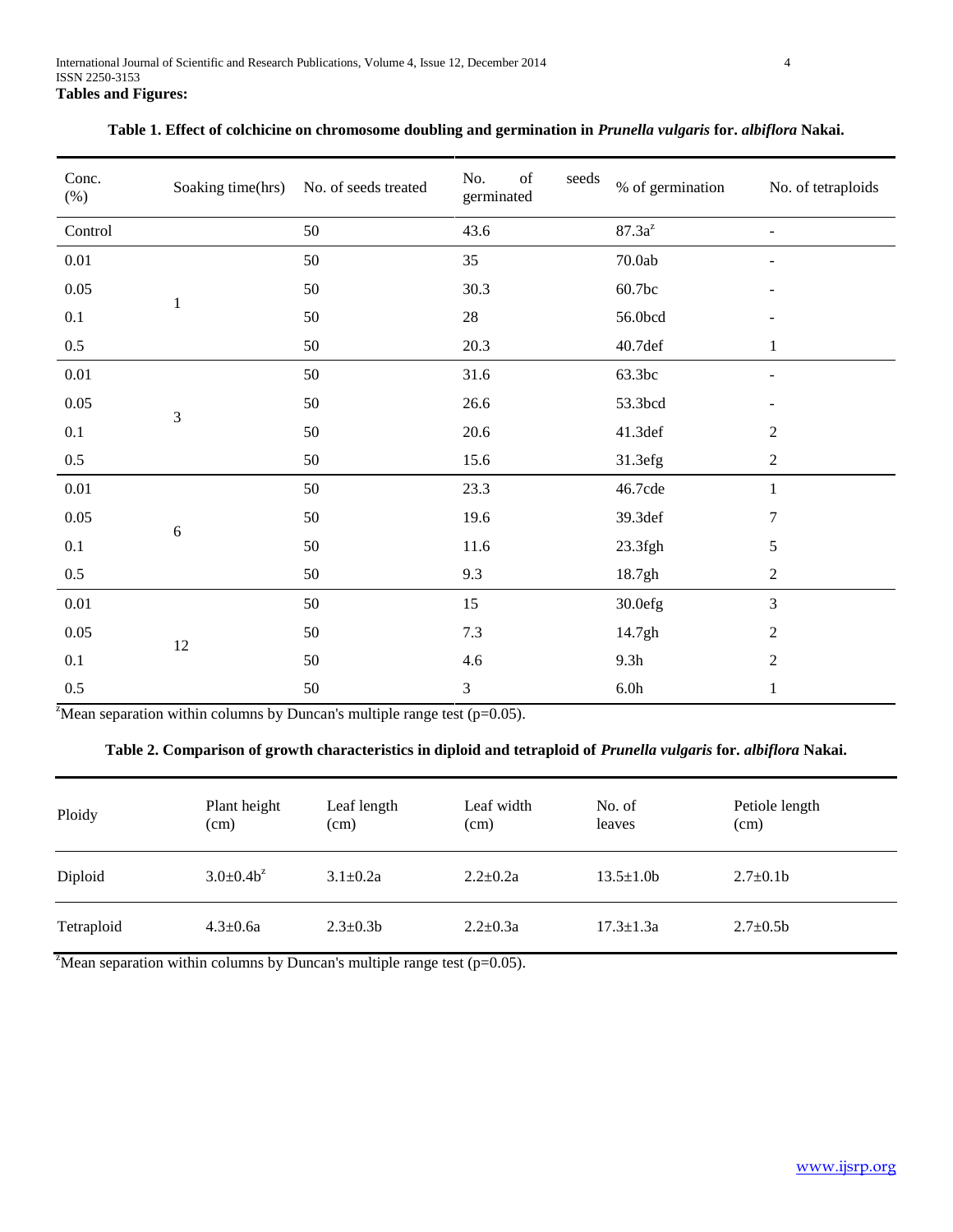| Conc.<br>(% ) | Soaking time(hrs) | of<br>No.<br>treated | explants No. of<br>explants<br>regenerated | % of regeneration | No. of tetraploids |
|---------------|-------------------|----------------------|--------------------------------------------|-------------------|--------------------|
| 0.01          |                   | 45                   | 44                                         | $97.8a^z$         | $\theta$           |
| 0.05          |                   | 45                   | 42                                         | 93.3a             | 2                  |
| 0.1           |                   | 45                   | 37                                         | 82.2ab            | 3                  |
| 0.01          |                   | 45                   | 41                                         | 91.1a             | 6                  |
| 0.05          | 6                 | 45                   | 36                                         | 80.0ab            | 18                 |
| 0.1           |                   | 45                   | 28                                         | 62.2bc            | 11                 |
| 0.01          |                   | 45                   | 39                                         | 86.7ab            | 5                  |
| 0.05          | 12                | 45                   | 28                                         | 62.2bc            | 19                 |
| 0.1           |                   | 45                   | 17                                         | 37.8c             | 4                  |

| Table 3. Effect of colchicine on chromosome doubling and plant regeneration in <i>Hypericum patulum</i> Thunberg. |  |  |  |  |
|-------------------------------------------------------------------------------------------------------------------|--|--|--|--|
|-------------------------------------------------------------------------------------------------------------------|--|--|--|--|

<sup>z</sup>Mean separation within columns by Duncan's multiple range test (p=0.05).





Diploid Tetraploid

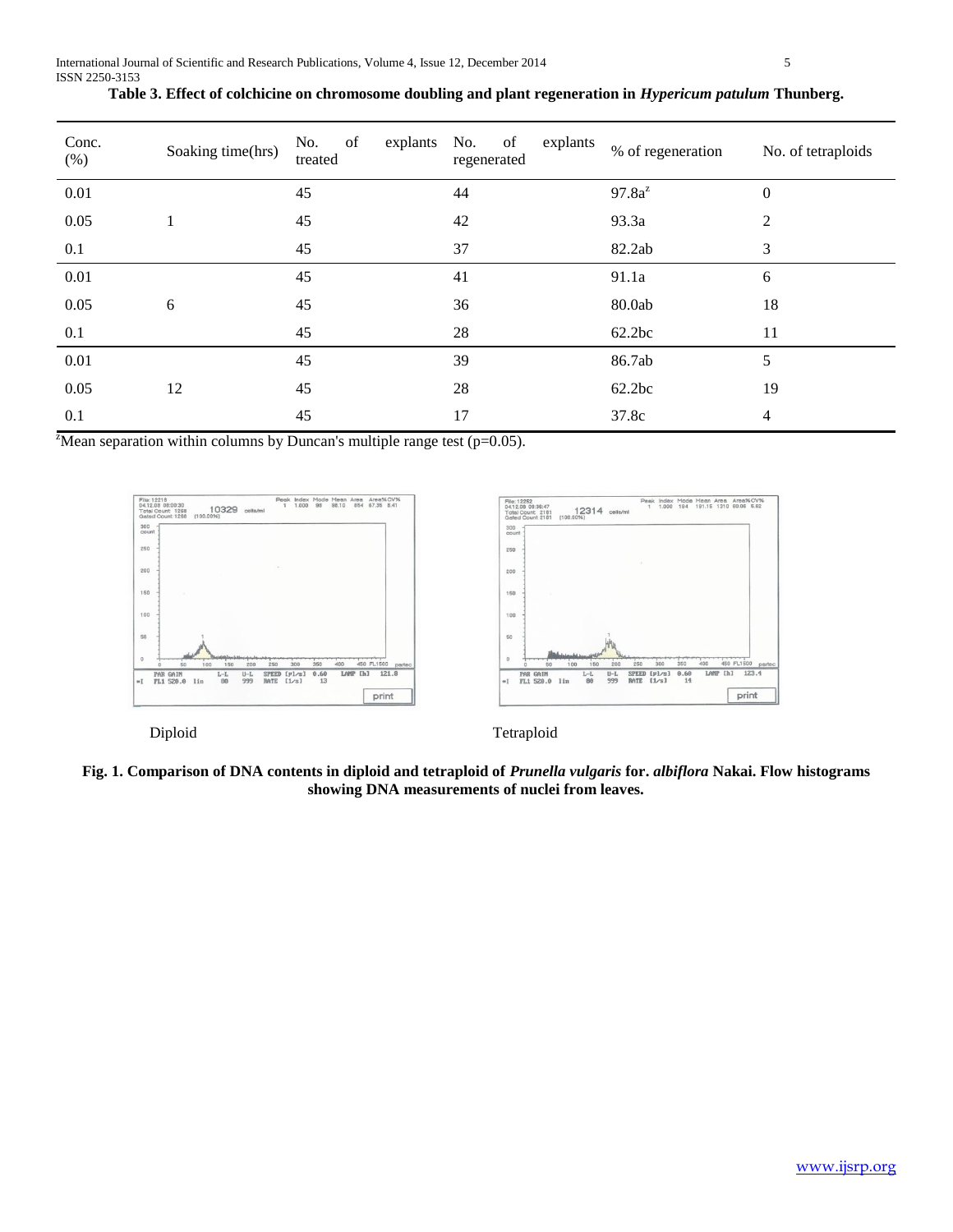International Journal of Scientific and Research Publications, Volume 4, Issue 12, December 2014 6 ISSN 2250-3153



Diploid Tetraploid

**Fig. 2. Comparison of morphologic characteristics in diploid and tetraploid of** *Prunella vulgaris* **for.** *albiflora* **Nakai.**





Diploid Tetraploid

**Fig. 3. Comparison of number of chloroplasts per guard cell in diploid and tetraploid of** *Prunella vulgaris* **for.** *albiflora* **Nakai.**



**Fig. 4. Comparison of DNA contents in diploid and tetraploid of** *Prunella vulgaris* **for.** *albiflora* **Nakai. Flow histograms showing DNA measurements of nuclei from leaves.**